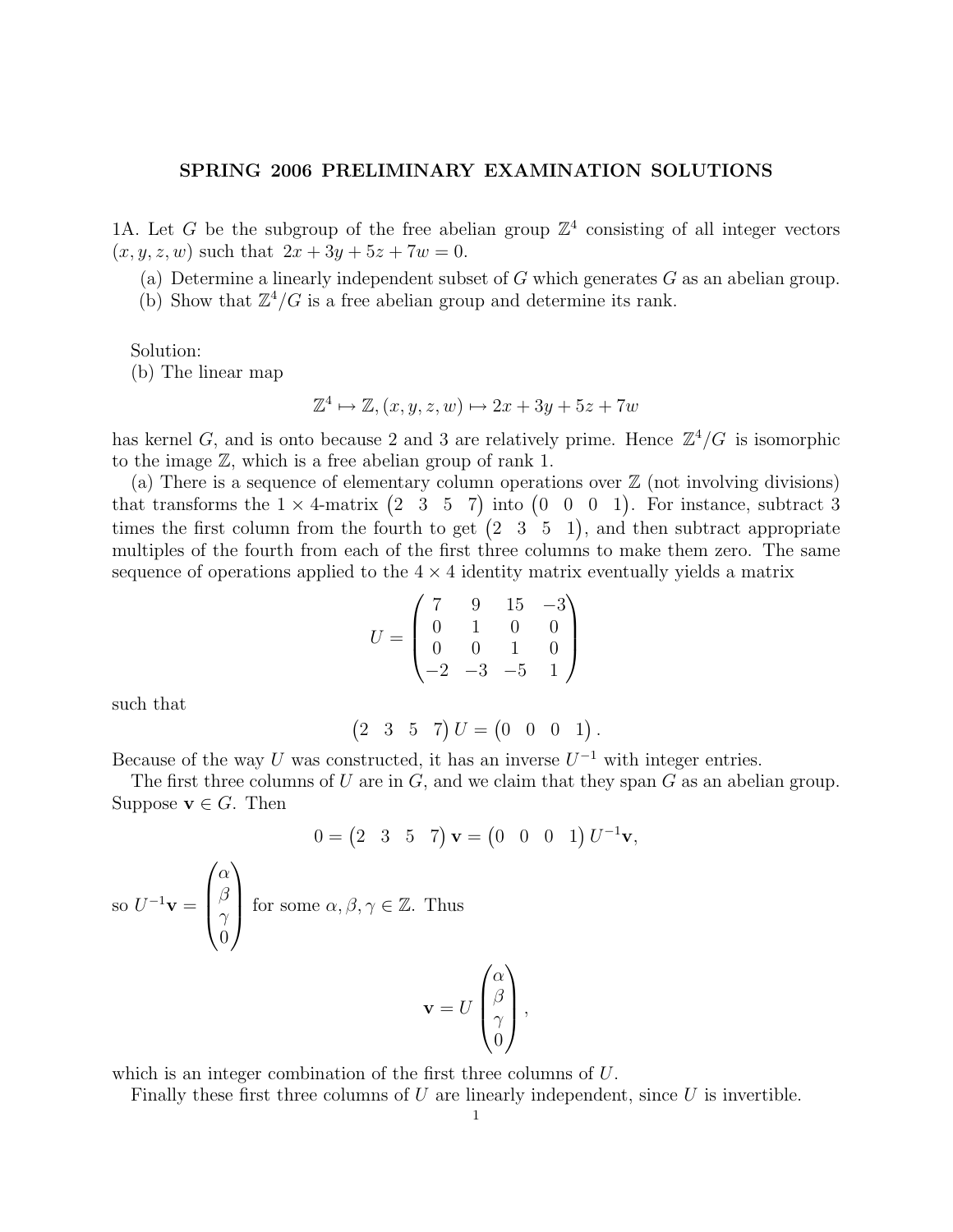2A. Find (with proof) all real numbers c such that the differential equation with boundary conditions

$$
f'' - cf' + 16f = 0, \qquad f(0) = f(1) = 1
$$

has no solution.

Solution: First suppose that the characteristic equation  $x^2 - cx + 16 = 0$  has a repeated root. This happens when  $c = \pm 8$ . If  $c = 8$ , the repeated root is 4, and the general solution to the differential equation without boundary conditions has the form

$$
f(t) = (at + b)e^{4t}.
$$

The boundary conditions impose

$$
b = 1
$$

$$
(a+b)e^4 = 1,
$$

and this system has a solution. Similarly, there is a solution in the case  $c = -8$ .

From now on, we suppose that the complex roots  $\alpha$ ,  $\beta$  of  $x^2 - cx + 16 = 0$  are distinct. Then the general solution is

$$
f(t) = ae^{\alpha t} + be^{\beta t},
$$

where  $a, b \in \mathbb{C}$ , and the boundary conditions impose

(1) 
$$
a+b=1
$$

$$
ae^{\alpha}+be^{\beta}=1.
$$

This system is guaranteed to have a solution if  $e^{\alpha} \neq e^{\beta}$ . So assume  $e^{\alpha} = e^{\beta}$ . Then  $\alpha - \beta =$  $2\pi i k$  for some  $k \in \mathbb{Z}$ . By interchanging  $\alpha, \beta$ , we may assume  $k > 0$ . On the other hand, by the quadratic formula,

$$
(\alpha - \beta)^2 = c^2 - 64.
$$

Thus  $4\pi^2 k^2 = 64 - c^2 \leq 64$ . The only possibility is  $k = 1$ , which leads to  $c = \pm$ √  $64 - 4\pi^2$ . In this case  $e^{\alpha} = e^{\beta}$ , but the common value is not 1, since  $e^{\alpha}e^{\beta} = e^{\alpha+\beta} = e^c \neq e^0 = 1$ . So the system (1) has no solution.

Thus the set of values  $c$  for which the differential equation with boundary conditions has Thus the set of values c for<br>no solution is  $\{\pm\sqrt{64-4\pi^2}\}.$ 

3A. Let  $S = \{(x_1, \ldots, x_n) \in \mathbb{R}^n \mid x_1 + \cdots + x_n = 0\}$ . Find (with justification) the  $n \times n$  matrix P of the orthogonal projection from  $\mathbb{R}^n$  onto S. That is, P has image S, and  $P^2 = P = P^T$ .

Solution: The orthogonal complement of  $S$  is one-dimensional, and spanned by the unit vector  $w = \frac{1}{\sqrt{2}}$  $\overline{m}_{\overline{n}}(1,\ldots,1)$ , because  $v \in S \Leftrightarrow \langle v,w \rangle = 0$ . So the orthogonal projection is given by  $Pv = v - \langle v, w \rangle w = v - \frac{v_1 + \dots + v_n}{n}$  $\frac{n+1}{n}(1,\ldots,1)$ . Therefore

$$
P = \mathrm{Id} - w^T w = \begin{pmatrix} \frac{n-1}{n} & \frac{-1}{n} & \cdots & \frac{-1}{n} \\ \frac{-1}{n} & \frac{n-1}{n} & \cdots & \frac{-1}{n} \\ \vdots & \vdots & \ddots & \vdots \\ \frac{-1}{n} & \frac{-1}{n} & \cdots & \frac{n-1}{n} \end{pmatrix}.
$$

4A. Let  $D = \{z \in \mathbb{C} : |z| < 1\}$ . Find all holomorphic functions  $f: D \to \mathbb{C}$  such that  $f(\frac{1}{n} + ie^{-n})$  is real for all integers  $n \geq 2$ .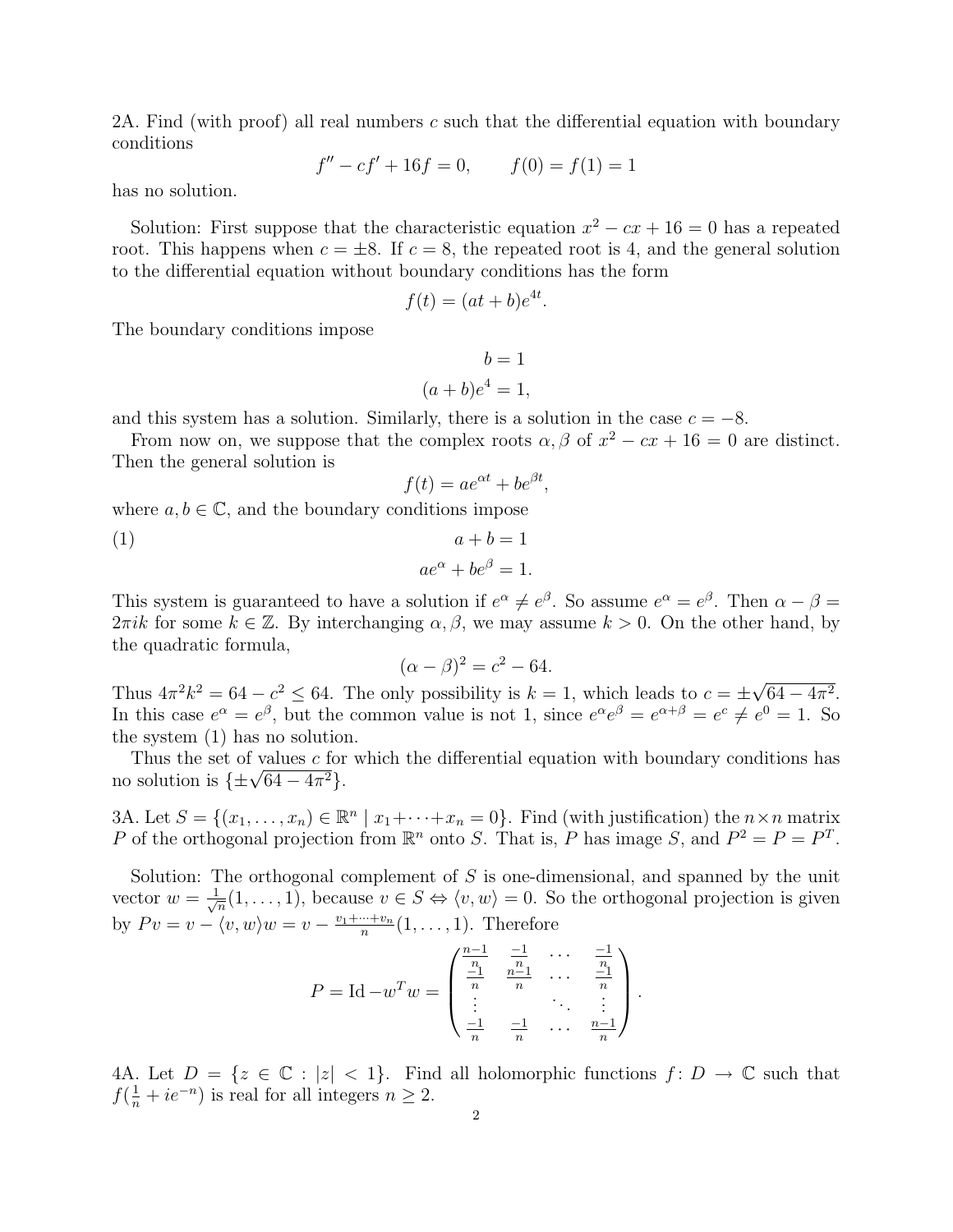Solution: We show that the only such functions are the real constant functions. Let

$$
f(z) = \sum a_n z^n
$$

be the Taylor series for f around 0. We first prove by contradiction that  $a_k$  are real. Suppose that k is the smallest index so that  $\text{Im}a_k \neq 0$ . Then we must have

$$
\text{Im}a_k = \lim_{x \to 0, x \in \mathbb{R}} x^{-k} \text{Im}f(x)
$$

On the other hand, because there is a bound on  $f'(z)$  in a closed disk containing all the numbers  $\frac{1}{n} + ie^{-n}$ ,

$$
\mathrm{Im} f(\frac{1}{n}) = \mathrm{Im} f(\frac{1}{n} + ie^{-n}) + O(e^{-n}) = O(e^{-n})
$$

as  $n \to \infty$ . Hence

$$
\operatorname{Im} a_k = \lim_{n \to \infty} n^k \operatorname{Im} f(\frac{1}{n}) = 0,
$$

which is a contradiction. As a consequence,  $f(\frac{1}{n})$  $\frac{1}{n}$ ) must be real.

By bounding  $f''(z)$  on a closed disk, we may write

$$
f(\frac{1}{n} + ie^{-n}) = f(\frac{1}{n}) + ie^{-n}f'(\frac{1}{n}) + O(e^{-2n})
$$

Taking imaginary parts we get

$$
\mathrm{Re}f'(\frac{1}{n}) = O(e^{-n})
$$

Arguing as above, the Taylor series at 0 for  $f'(z)$  has purely imaginary coefficients. We conclude that all  $a_k$ 's must vanish with the exception of  $a_0$ .

5A. Consider the following four commutative rings:

$$
\mathbb{Z}, \ \mathbb{Z}[x], \ \mathbb{R}[x], \ \mathbb{R}[x, y].
$$

Which of these rings contains a nonzero prime ideal that is not a maximal ideal?

Solution: In the ring of integers  $\mathbb Z$  the nonzero prime ideals are  $\langle p \rangle$ , where p is a prime number. Each of these ideals is maximal since  $\mathbb{F}_p = \mathbb{Z}/\langle p \rangle$  is a field. Hence every nonzero prime ideal in  $\mathbb Z$  is maximal.

The polynomial ring  $\mathbb{Z}[x]$  in one variable x over the ring of integers  $\mathbb{Z}$  is not a principal ideal domain. For instance,  $\langle 2, x \rangle$  is not a principal ideal; it strictly contains the ideal  $\langle 2 \rangle$ , which is therefore not a maximal ideal. The ideal  $\langle 2 \rangle$  is a prime ideal, because  $\mathbb{Z}[x]/\langle 2 \rangle = \mathbb{F}_2[x]$  is a polynomial ring over a field, and hence an integral domain. Hence  $\langle 2 \rangle$  is a nonzero prime ideal in  $\mathbb{Z}[x]$  which is not maximal.

The polynomial ring  $\mathbb{R}[x]$  in one variable x over the field  $\mathbb{R}$  is a principal ideal domain. Hence every nonzero ideal has the form  $\langle f(x) \rangle$  where  $f(x)$  is a nonzero polynomial with real coefficients. The ideal is prime if and only if  $f(x)$  is an irreducible polynomial, i.e., if  $f(x)$ is a linear polynomial or  $f(x)$  is a quadratic polynomial with no real roots. In either case, the quotient  $\mathbb{R}[x]/\langle f \rangle$  is a field, namely, either  $\mathbb R$  or  $\mathbb C$ , which means that  $\langle f \rangle$  is a maximal ideal. Hence every nonzero prime ideal in  $\mathbb{R}[x]$  is a maximal ideal.

The polynomial ring  $\mathbb{R}[x, y]$  in two variables x, y over R has many nonzero prime ideals which are not maximal ideals. For instance,  $\langle x \rangle$  is a prime ideal, but it is not maximal since it is contained in the ideal  $\langle x, y \rangle$ .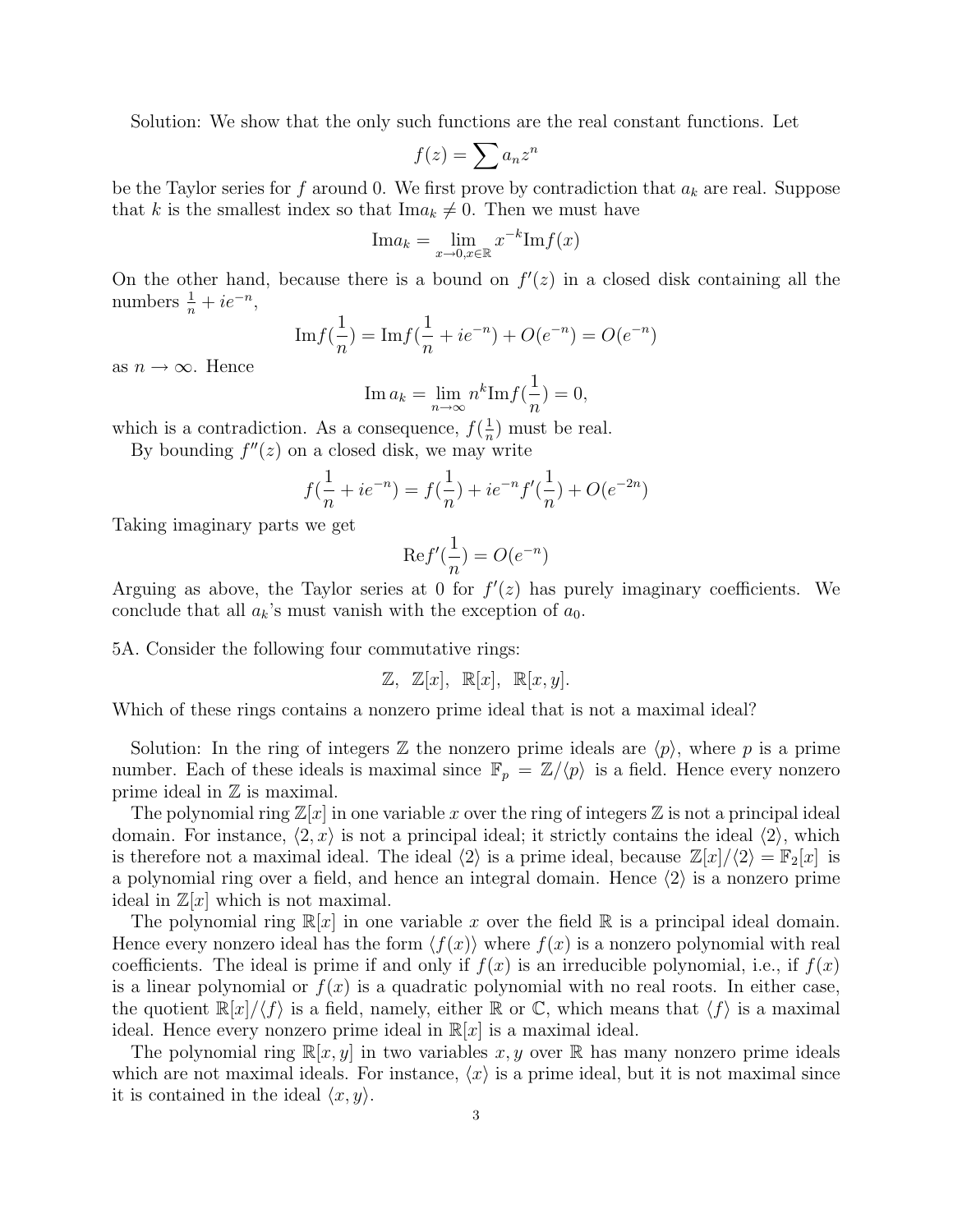6A. Let  $u: \mathbb{R} \to \mathbb{R}$  be a function for which there exists  $B > 0$  such that

$$
\sum_{k=1}^{N-1} |u(x_{k+1}) - u(x_k)|^2 \le B
$$

for all finite increasing sequences  $x_1 < x_2 < \cdots < x_N$ . Show that u has at most countably many discontinuities.

Solution: Let A be the set of points of discontinuity for  $u$ . Then

$$
A = \bigcup_{n \ge 1} A_n
$$

where

$$
A_n = \{ x \in \mathbb{R} : |\limsup_{y \to x} u(y) - \liminf_{y \to x} u(y)| > \frac{1}{n} \}
$$

To prove that A is countable, we will prove that

$$
|A_n| \le 4n^2B.
$$

If  $y_1 < y_2 < \cdots < y_N$  are in  $A_n$  then we can choose a strictly increasing sequence  $(x_k)_{k=1}^{2N}$ such that

$$
x_{2k-1} < y_k < x_{2k}
$$

and

$$
|u(x_{2k}) - u(x_{2k-1})| > \frac{1}{2n}
$$

for  $k = 1, \ldots, N$ . Summing over k gives the inequality on the right in

$$
B \geq \sum_{k=1}^{2N-1} |u(x_{k+1}) - u(x_k)|^2 \geq \sum_{k=1}^{N} |u(x_{2k}) - u(x_{2k-1})|^2 \geq N\left(\frac{1}{2n}\right)^2.
$$

Hence  $N \leq 4n^2B$ , which concludes the proof.

7A. Recall that  $SL(2,\mathbb{R})$  denotes the group of real  $2 \times 2$  matrices of determinant 1. Suppose that  $A \in SL(2,\mathbb{R})$  does not have a real eigenvalue. Show that there exists  $B \in SL(2,\mathbb{R})$  such that  $BAB^{-1}$  equals a rotation matrix  $\begin{pmatrix} \cos \theta & -\sin \theta \\ \sin \theta & \cos \theta \end{pmatrix}$  $\sin \theta \quad \cos \theta$ for some  $\theta \in \mathbb{R}$ .

Solution: Since the eigenvalues of A are solutions to a real quadratic equation, they are complex conjugates of each other, call them  $\lambda$  and  $\lambda$ . Since  $\det(A) = 1$ , it follows that  $\lambda \overline{\lambda} = 1$ , i.e.  $\lambda$  and  $\overline{\lambda}$  are on the unit circle. Write  $\lambda = \cos \theta + i \sin \theta$ . Pick a nonzero eigenvector  $z \in \mathbb{C}^2$  with  $Az = \lambda z$ . Write  $z = v + iw$  with  $v, w \in \mathbb{R}^2$ . Taking the real and imaginary parts of the equation  $Az = \lambda z$  gives the equations  $Av = (\cos \theta)v - (\sin \theta)w$ ,  $Aw = (\sin \theta)v + (\cos \theta)w$ . Note also that  $A(v - iw) = \lambda(v - iw)$  and  $\lambda \neq \lambda$ , so  $v + iw$  and  $v - iw$  are linearly independent over  $\mathbb{C}$ , so v and w are linearly independent over  $\mathbb{R}$ . We can find  $B \in SL(2,\mathbb{R})$  taking the basis  $\{v,w\}$  to a real multiple of the standard basis for  $\mathbb{R}^2$ . Then  $BAB^{-1}=\begin{pmatrix} \cos\theta & \sin\theta \\ \sin\theta & \cos\theta \end{pmatrix}$  $-\sin\theta \cos\theta$  $\setminus$ . This is of the desired form, with  $\theta$  in place of  $-\theta$ .

8A. Let  $D = \{z \in \mathbb{C} : |z| < 1\}$ . Let  $f: D \to \mathbb{C}$  be holomorphic, and suppose that the restriction of f to  $D - \{0\}$  is injective. Prove that f is injective.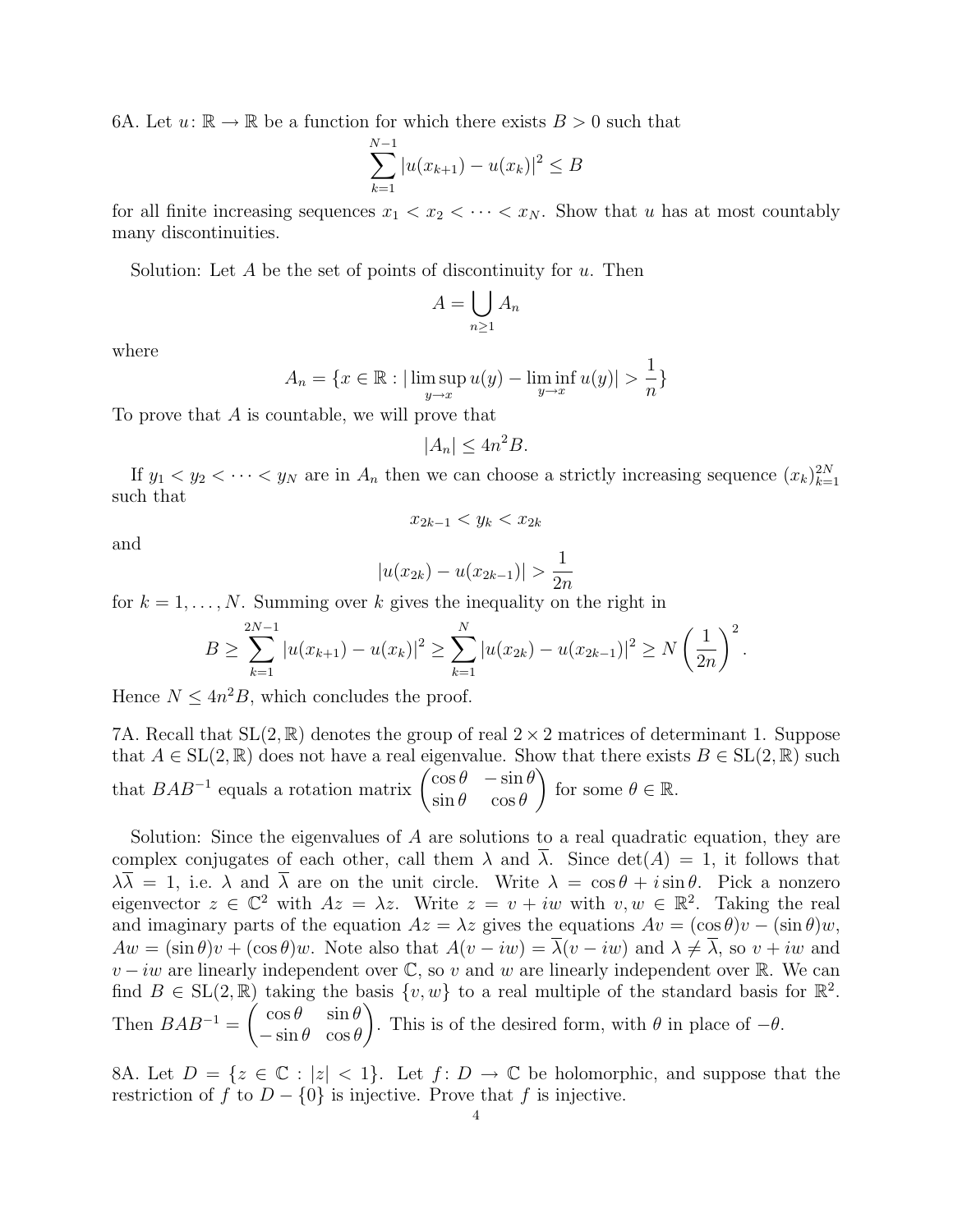Solution: Suppose on the contrary that there is  $a \in D - \{0\}$  such that  $f(a) = f(0)$ . Let  $\alpha$  be the common value. Choose disjoint open disks  $D_0$  and  $D_a$  contained in D, centered at 0 and a, respectively. By the Open Mapping Theorem  $f(D_0)$  and  $f(D_a)$  are open subsets of C containing  $\alpha$ . Hence  $G := f(D_0) \cap f(D_a)$  is a nonempty open subset of C. Choose  $\xi \in G$ with  $\xi \neq \alpha$ . Then there exist  $z_0 \in D_0$  and  $z_a \in D_a$  such that  $f(z_0) = f(z_a) = \xi$ . Since  $\xi \neq \alpha$ , neither  $z_0$  nor  $z_a$  is 0. This contradicts the injectivity of f restricted to  $D - \{0\}$ .

9A. Let p be a prime. Let G be a finite non-cyclic group of order  $p^m$  for some m. Prove that G has at least  $p + 3$  subgroups.

Solution: We will use the following two facts:

- (i) A nontrivial p-group has a nontrivial center  $Z$  (nontrivial conjugacy classes have size divisible by p, as does the whole group, so  $\{1\}$  cannot be the only trivial one).
- (ii) If G is a group with center Z, and  $G/Z$  is cyclic, then G is abelian (since if  $a \in G$ generates  $G/Z$ , every element of G is of the form  $a^n z$  for some  $n \in \mathbb{Z}$  and  $z \in Z$ ).

We use induction on  $m$ .

Suppose  $m \leq 2$ . Since G has order 1, p, or  $p^2$ , it is abelian (for order  $p^2$ , combine (i) and (ii) above). Since it is not cyclic, we have  $G \simeq \mathbb{Z}/p\mathbb{Z} \times \mathbb{Z}/p\mathbb{Z}$ . So G has one trivial subgroup,  $(p^2-1)/(p-1) = p+1$  subgroups of order p, and G itself. Thus G has exactly  $p + 3$  subgroups.

Now suppose  $m > 2$ . By (i), the center Z of G is nontrivial. Since G is a nontrivial p-group, it has a nontrivial center Z. If  $G/Z$  is non-cyclic, then by the inductive hypothesis it has  $\geq p+3$  subgroups, and their inverse images in G are distinct subgroups of G. If  $G/Z$ is cyclic, then G is abelian by (ii); but G is not cyclic, so by the structure theory of finite abelian groups, it must contain  $\mathbb{Z}/p\mathbb{Z} \times \mathbb{Z}/p\mathbb{Z}$ , which already contains  $p+3$  subgroups.

1B. Let  $A_1 \supseteq A_2 \supseteq \cdots$  be compact connected subsets of  $\mathbb{R}^n$ . Show that the set  $A = \bigcap A_m$ is connected.

Solution: The intersection A is nonempty, since otherwise  $\{A_1 - A_m\}$  is a covering of  $A_1$ (by sets open in  $A_1$ ) with no finite subcover.

Suppose that A is not connected. Then there exist sets  $B_0, C_0$  open in A such that  $B_0 \cup C_0 = A$  and  $B_0 \cap C_0 = \emptyset$ . Then  $B_0, C_0$  are also closed in A, which (as an intersection of closed sets) is closed in  $\mathbb{R}^n$ , so  $B_0, C_0$  are closed in  $\mathbb{R}^n$ . Hence we can find disjoint sets  $B, C$ open in  $A_1$  such that  $B_0 \subseteq B$ ,  $C_0 \subseteq C$ : for instance, we could let B be the set of points in  $A_1$  that are strictly closer to  $B_0$  than to  $C_0$ , and vice versa for C.

Since  $A = B_0 \cup C_0 \subseteq B \cup C$ , the sets B, C, and  $A_1 - A_m$  for  $m \ge 1$  form a cover of  $A_1$  by sets open in  $A_1$ ; thus there is a finite subcover consisting of B, C, and  $A_1 - A_m$  for  $m = 1, \ldots, r$ . So r is such that  $A_r \subseteq B \cup C$ . Since B, C are open, disjoint, and  $B \cap A_r \supseteq B_0 \cap A \neq \emptyset$  and  $C \cap A_r \supseteq C_0 \cap A \neq \emptyset$ , we have that  $A_r$  is not connected, a contradiction.

2B. Let  $\mathbb{F}_2$  be the field of 2 elements. Let n be a prime. Show that there are exactly  $(2^n-2)/n$ degree-n irreducible polynomials in  $\mathbb{F}_2[x]$ .

Solution: There is a unique field extension  $\mathbb{F}_{2^n}$  of degree n over  $\mathbb{F}_2$ . It is Galois over  $\mathbb{F}_2$ (this is because it is a splitting field for the separable polynomial  $x^{2^n} - x$ ). If  $a \in \mathbb{F}_{2^n} - \mathbb{F}_2$ , then  $\mathbb{F}_2(a)$  is a subfield of  $\mathbb{F}_{2^n}$  of degree dividing n but not equal to 1, so  $\mathbb{F}_2(a) = \mathbb{F}_{2^n}$ . Hence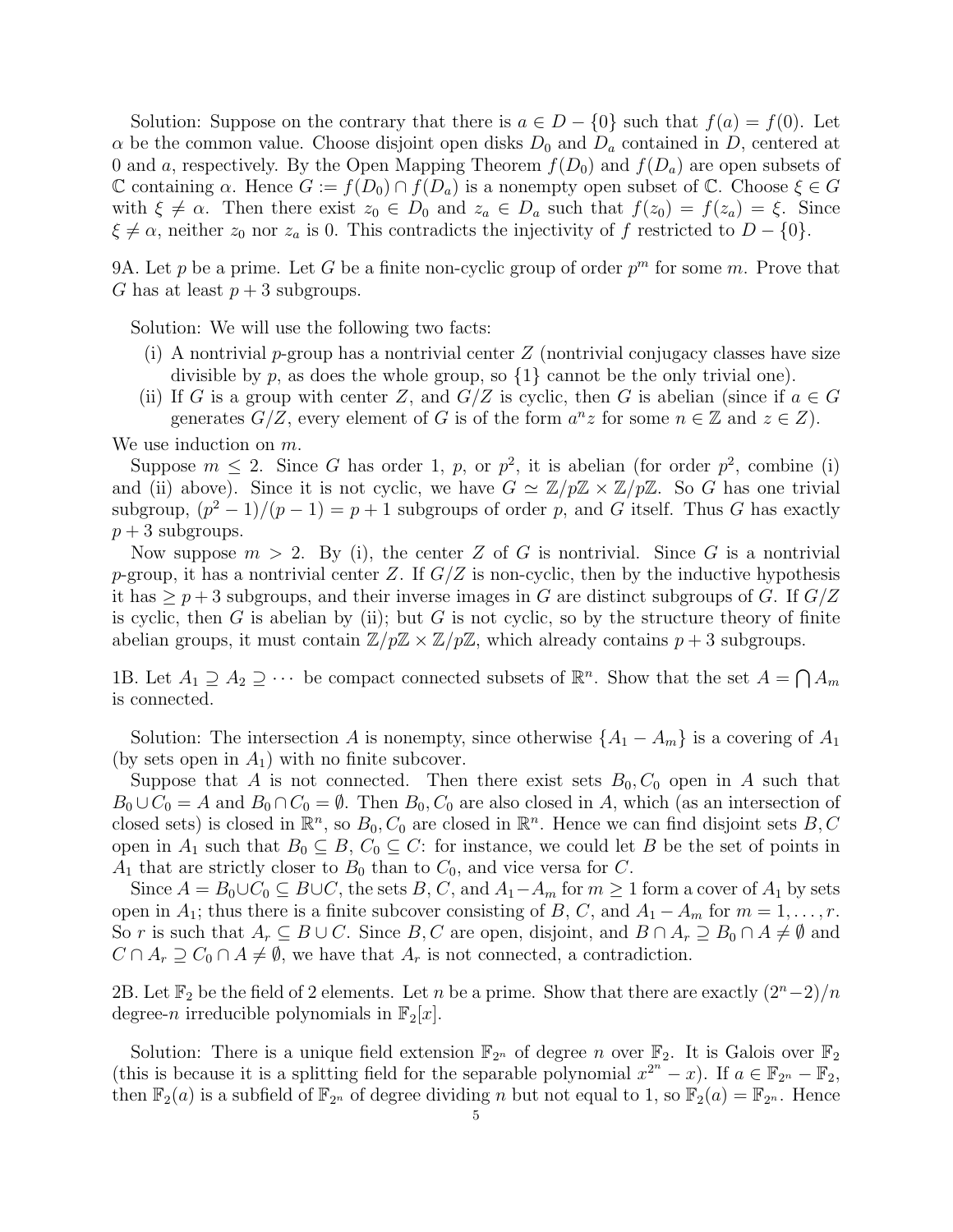the minimal polynomial  $f_a$  of a over  $\mathbb{F}_2$  is an irreducible polynomial of degree n over  $\mathbb{F}_2$ . Thus we have a map

$$
(\mathbb{F}_{2^n} - \mathbb{F}_2) \to \{\text{degree-}n \text{ irreducible polynomials in } \mathbb{F}_2[x]\}
$$
  
 $a \mapsto f_a.$ 

On the other hand, if  $f \in \mathbb{F}_2[x]$  is any degree-n irreducible polynomial, then f has a zero in  $\mathbb{F}_{2^n}$  (since  $\mathbb{F}_{2^n}$  is the unique degree-n extension of  $\mathbb{F}_2$ ) and it follows that f has n distinct zeros in  $\mathbb{F}_{2^n}$  (since  $\mathbb{F}_{2^n}$  is Galois over  $\mathbb{F}_2$ ). Moreover, f is automatically monic (the only nonzero element of  $\mathbb{F}_2$  is 1) so it is the minimal polynomial of each of its zeros. Thus our map is  $n$ -to-1.

Its domain has size  $2^{n} - 2$ , so its range has size  $(2^{n} - 2)/n$ .

3B. Evaluate the integral

$$
\int_{-\infty}^{\infty} \frac{e^{itx}}{e^x + e^{-x}} dx
$$

for  $t > 0$ .

Solution: The integral converges absolutely, since the numerator has absolute value 1, while the denominator decays exponentially in both directions.

Use a rectangular contour C bounded by  $x = R$ ,  $x = -R$ ,  $y = 0$  and  $y = \pi$ . As  $R \to \infty$ the integrals along the vertical parts of the contour tend to 0, since

$$
\left| \int_0^{\pi} \frac{e^{it(R+iy)}}{e^{R+iy} + e^{-R-iy}} dy \right| \le \int_0^{\pi} \frac{1}{e^R - e^{-R}} dy = \frac{\pi}{e^R - e^{-R}}
$$

.

The integral along the horizontal path  $y = \pi$  equals

$$
\int_{R}^{-R} \frac{e^{it(x+\pi i)}}{e^{(x+\pi i)} + e^{-(x+\pi i)}} dx = \int_{R}^{-R} \frac{e^{-\pi t}e^{itx}}{-e^{x} - e^{-x}} dx = e^{-\pi t} \int_{-R}^{R} \frac{e^{itx}}{e^{x} + e^{-x}} dx.
$$

Let I denote the integral we have to find. Then

$$
\lim_{R \to \infty} \oint_C \frac{e^{itz}}{e^z + e^{-z}} dz = \left(1 + e^{-\pi t}\right)I.
$$

On the other hand,

$$
\oint_C \frac{e^{itz}}{e^z + e^{-z}} dz = 2\pi i \operatorname{Res}_{\frac{\pi i}{2}},
$$

since the only singular point inside the contour is  $\frac{\pi i}{2}$ . Now

$$
\operatorname{Res}_{\frac{\pi i}{2}} = \frac{e^{-\frac{\pi t}{2}}}{2i},
$$

so

$$
\oint_C \frac{e^{itz}}{e^z + e^{-z}} dz = \pi e^{-\frac{\pi t}{2}},
$$
\n
$$
I = \pi \frac{e^{-\frac{\pi t}{2}}}{1 + e^{-\pi t}} = \frac{\pi}{e^{\frac{\pi t}{2}} + e^{-\frac{\pi t}{2}}}.
$$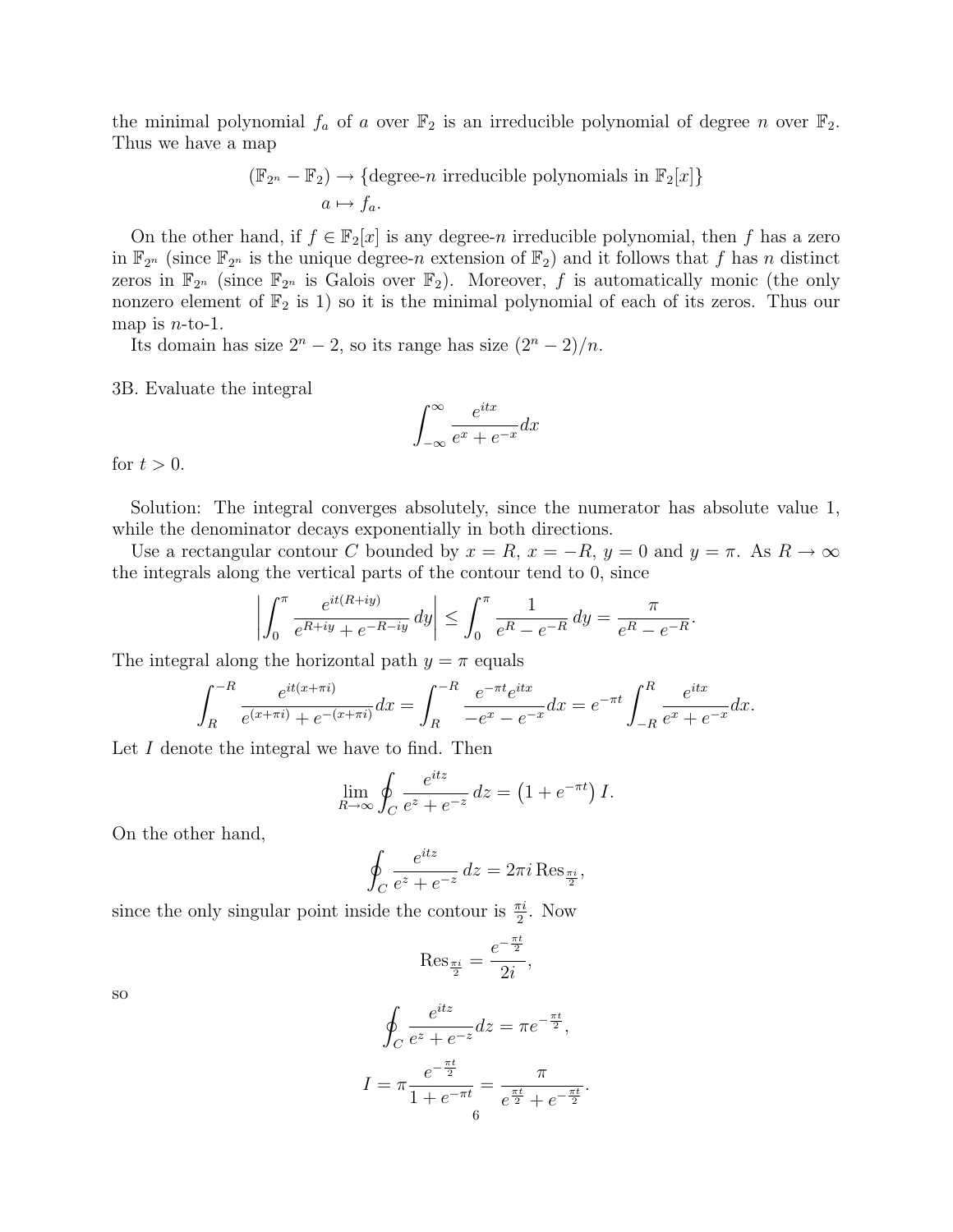4B. Let *n* be a positive integer, and let  $GL_n(\mathbb{R})$  be the group of invertible  $n \times n$  matrices. Let S be the set of  $A \in GL_n(\mathbb{R})$  such that  $A - I$  has rank  $\leq 2$ . Prove that S generates  $GL_n(\mathbb{R})$  as a group.

Solution: By Gaussian elimination,  $GL_n(\mathbb{R})$  is generated by the elementary matrices obtained from the identity matrix by interchanging two rows, by multiplying one row by a nonzero scalar, or by adding a multiple of one row to a different row. For each such matrix A, the matrix  $A - I$  has at most two nonzero rows and hence has rank  $\leq 2$ .

5B. Prove that there exists no continuous bijection from  $(0, 1)$  to  $[0, 1]$ . (Recall that a bijection is a map that is both one-to-one and onto.)

Solution: Suppose on the contrary that there exists a continuous bijection  $f: (0,1) \rightarrow$ [0, 1]. Then there exists  $x \in (0,1)$  such that  $f(x) = 0$ . Let  $A = (0,x)$ ,  $B = (x,1)$ . We have  $A \cap B = \emptyset$  and since f is injective we have

$$
f(A) \cap f(B) = f(A \cap B) = \emptyset. \tag{*}
$$

Since f is continuous and  $(0, x]$  is connected,  $f((0, x])$  contains an interval  $[0, a)$  for some  $a > 0$ . Hence  $f(A)$  contains  $(0, a)$ . Similarly,  $f(B)$  contains  $(0, b)$  for some  $b > 0$ . This gives  $f(A) \cap f(B) \neq \emptyset$ . Contradiction to (\*).

6B. Let A be the subring of  $\mathbb{R}[t]$  consisting of polynomials  $f(t)$  such that  $f'(0) = 0$ . Is A a principal ideal domain?

Solution: No. Suppose  $A$  is a principal ideal domain. Then the  $A$ -ideal  $I$  generated by  $t^2$  and  $t^3$  would be principal. Let  $p(t)$  be a generator of I. Then  $t^2 = q(t)p(t)$  for some  $q(t) \in A$ , so  $p(t)$  divides  $t^2$  also in the unique factorization domain  $\mathbb{R}[t]$ . Hence  $p(t) = ut^m$ for some unit u of  $\mathbb{R}[t]$  and some  $m \in \{0, 1, 2\}$ . The case  $m = 1$  is impossible, since  $p(t) \in A$ . If  $m = 0$ , then  $p(t)$  is a unit also of A, and hence generates the unit ideal; this contradicts the fact that every element of I has constant term zero. If  $m = 2$ , then  $t^3$  is not a multiple of  $p(t)$ , since the element  $t^3/p(t) \in \mathbb{R}[t]$  is not in A.

7B. Let m be a fixed positive integer.

(a) Show that if an entire function  $f: \mathbb{C} \to \mathbb{C}$  satisfies  $|f(z)| \leq e^{|z|}$  for all  $z \in \mathbb{C}$ , then

$$
|f^{(m)}(0)| \le \frac{m!e^m}{m^m}.
$$

(b) Prove that there exists an entire function f such that  $|f(z)| \leq e^{|z|}$  for all z and

$$
|f^{(m)}(0)| = \frac{m!e^m}{m^m}.
$$

Solution:

(a) Write  $f(z) = \sum_{n\geq 0} a_n z^n$  with  $a_n \in \mathbb{C}$ . Then  $a_m$  is the coefficient of  $z^{-1}$  in the Laurent series of  $f(z)/z^{m+1}$ , so

$$
a_m = \frac{1}{2\pi i} \int_{\substack{|z|=R\\7}} \frac{f(z)}{z^m} \frac{dz}{z},
$$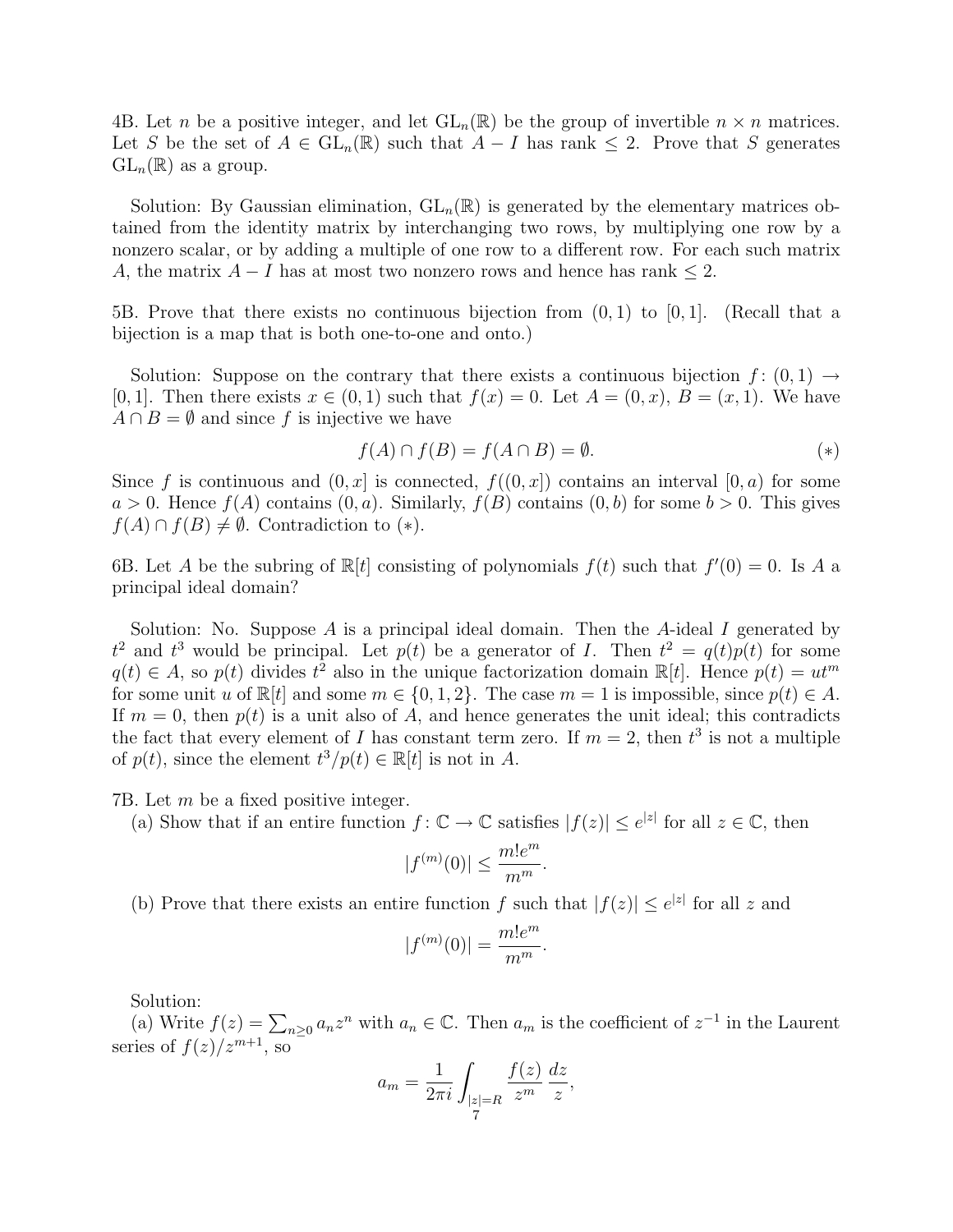for any  $R > 0$ , and we get

$$
|a_m| \le \frac{1}{2\pi} \left(\frac{e^R}{R^m}\right) \frac{2\pi R}{R} = \frac{e^R}{R^m}.
$$

Taking  $R = m$  (which calculus shows minimizes the right hand side) and multiplying by m! gives

$$
|f^{(m)}(0)| = |m!a_m| \le \frac{m!e^m}{m^m}.
$$

(b) Examining the proof of part (a) shows also that in order to have equality,  $\frac{f(z)}{z^m}$  must have constant modulus  $e^m/m^m$  and constant argument on the circle  $|z|=m$ . Thus we guess  $f(z) = \frac{e^m}{m^m} z^m$ , and it remains to prove that  $|f(z)| \le e^{|z|}$  for all  $z \in \mathbb{C}$ . Equivalently, we must show that the minimum value of  $e^x/x^m$  on  $(0,\infty)$  is  $e^m/m^m$ . This can be seen by observing that the only zero of the derivative of  $\log(e^x/x^m) = x - m \log x$  is at  $x = m$ , while the second derivative is positive everywhere (it is  $m/x^2$ ).

8B. Let  $\langle , \rangle$  be the standard Hermitian inner product on  $\mathbb{C}^n$ . Let A be an  $n \times n$  matrix with complex entries. Suppose  $\langle x, Ax \rangle$  is real for all  $x \in \mathbb{C}^n$ . Prove that A is Hermitian.

Solution: We have 
$$
\langle x, Ax \rangle = x^H Ax = \overline{x^H Ax}
$$
 (since  $x^H Ax$  is real) =  $(x^H Ax)^H = x^H A^H x$ .  
Thus  $x^H Ax = x^H A^H x$ . So  $x^H (A - A^H) x = 0$  for all  $x \in \mathbb{C}^n$ . Let  $B = A - A^H$ . We have  $x^H B x = 0$  (\*)

for all  $x \in \mathbb{C}^n$  and  $B^H = A^H - A = -B$ , so B is skew-Hermitian (hence normal). Let x be an eigenvector of B with the eigenvalue  $\lambda$ , so  $Bx = \lambda x$ . Then  $0 = x^H B x$  (by (\*))  $= \lambda x^H x = \lambda ||x||^2$ . This gives  $\lambda = 0$ . Thus all eigenvalues of B are zero. Being normal, B is diagonalizable, so  $B = 0$ . By definition of B, we get  $A = A<sup>H</sup>$ . Thus A is Hermitian.

9B. Find a bounded non-convergent sequence of real numbers  $(a_n)_{n\geq 1}$  such that

$$
|2a_n - a_{n-1} - a_{n+1}| \le n^{-2}
$$

for all  $n \geq 2$ .

Solution: We will let  $a_n = f(n)$ , where  $f(x)$  is a function similar to the sine function but with oscillations that slow down as  $x \to \infty$ , so that  $f''(x) \to 0$ . To be precise, we take

$$
f(x) := \frac{1}{2}\sin(\ln(x+1)).
$$

This sequence is bounded. It also does not converge, since the *spacing* between values of  $\ln n$ tends to zero, which means that the values of  $(\ln n) \mod (2\pi)$  are dense in  $[0, 2\pi]$ .

By Taylor's theorem with remainder (centered at  $n$ ),

$$
f(n+1) = f(n) + f'(n) + \frac{1}{2}f''(\xi_+) \quad \text{for some } \xi_+ \in (n, n+1), \text{ and}
$$

$$
f(n-1) = f(n) - f'(n) + \frac{1}{2}f''(\xi_-) \quad \text{for some } \xi_- \in (n-1, n), \text{ so,}
$$

$$
|2f(n) - f(n-1) - f(n+1)| = \frac{1}{2}|f''(\xi_+) + f''(\xi_-)| = |f''(\xi)| \quad \text{for some } \xi \in (\xi_-, \xi^+) \subseteq (n-1, n+1)
$$